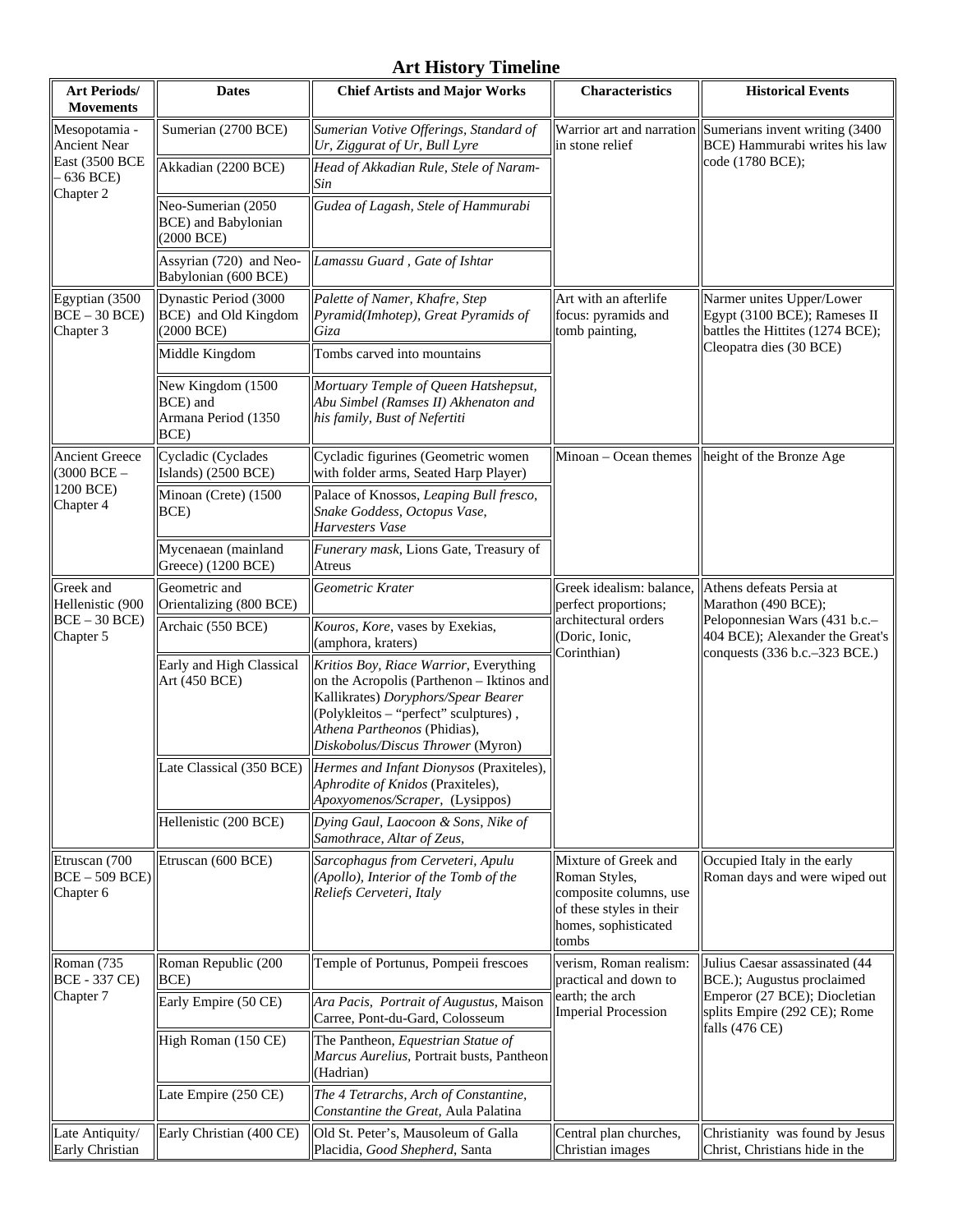| $(192 - 526)$<br>Chapter 8                                                             |                                              | Constanza, St. Apollinare Nuovo                                                                                                                                                                                     |                                                                                                                                                             | Roman Empire to escape harsh<br>persecutions, Constantine<br>granted religious tolerance                                                                                                                         |
|----------------------------------------------------------------------------------------|----------------------------------------------|---------------------------------------------------------------------------------------------------------------------------------------------------------------------------------------------------------------------|-------------------------------------------------------------------------------------------------------------------------------------------------------------|------------------------------------------------------------------------------------------------------------------------------------------------------------------------------------------------------------------|
| <b>Byzantine</b> and<br>(324 CE - 1453<br>CE)<br>Chapter 9                             | Byzantine (600 CE)                           | St. Michael the Archangel, Justinian and<br>Attendants (San Vitale), Hagia Sophia,                                                                                                                                  | Heavenly Byzantine<br>mosaics; Islamic<br>maze-like design,<br>Illumination                                                                                 | Justinian partly restores Western<br>Roman Empire (533-562);<br>architecture and amazing   Iconoclasm Controversy (726–.<br>843); Birth of Islam (610) and<br>Beginning of manuscript Muslim Conquests (632-732) |
| Islamic<br>$(622 - 1924)$<br>Chapter 10                                                | Islamic (1000)                               | Dome of the Rock, Mosque of Córdoba,<br>Palace of the Lions, Mosque of Selim II,                                                                                                                                    | Five Pillars of Faith,<br>Koran, arabesques,<br>calligraphy, quibla wall,<br>horseshoe arch, mosque                                                         | Muhammad born 570 CE, at age<br>of 40 receives calling as a<br>prophet of a new religion, Dies<br>632 CE                                                                                                         |
| <b>Early Medieval</b><br>$(410 - 1024)$<br>Chapter 11                                  | Warrior Lords (600)                          | Sutton Hoo Ship purse cover, Animal-<br>head post                                                                                                                                                                   | Portable works,<br>interlacing patterns,<br>Illuminated manuscript,<br>Cloissonne, Burial relics<br>Animal style jewelry                                    | Migration period, Viking Raids<br>$(793-1066)$ ; Battle of Hastings<br>(1066);                                                                                                                                   |
|                                                                                        | Hiberno-Saxon (800)                          | Chi Rho Iota page of Book of Kells,<br>Lindisfarne Gospels,                                                                                                                                                         |                                                                                                                                                             |                                                                                                                                                                                                                  |
|                                                                                        | Carolingian (800)                            | Ebbo Gospels, Crucifixion Cover from<br>the Lindau Gospels, Palatine Chapel                                                                                                                                         |                                                                                                                                                             |                                                                                                                                                                                                                  |
|                                                                                        | Ottonian (900)                               | Gero Crucifix, St. Michael's, Bronze<br>door of Bishop Bernward, Durham<br>Cathedral,                                                                                                                               |                                                                                                                                                             |                                                                                                                                                                                                                  |
| Romanesque<br>$(950 - 1100)$<br>Chapter 12                                             | Romanesque (1100)                            | St. Sernin, Autun Cathedral (and<br>sculptures by Gislebertus), Reliquary of<br>Sainte-Foy, Pisa Cathedral, Durham<br>Cathedral, Bayeux Tapestry                                                                    | Heavy walls, smaller<br>window, Pilgrimages,<br>Relics                                                                                                      | Crusades I-IV (1095-1204);                                                                                                                                                                                       |
| Gothic (1140 -<br>1300)<br>Chapter 13                                                  | Gothic (1200)                                | St. Denis (Abbot Suger-1 <sup>st</sup> Gothic bldg),<br>Reims, Notre Dame, Chartres (jamb<br>statues), Reims, Amien, Sainte-Chapelle,<br>Salisbury Cathedral, Ekkehard and Uta,<br>Rottgen Pieta                    | <b>Stained Glass! Tall</b><br>churches, Flying<br>Buttresses, Rayonnant<br>Style                                                                            | Black Death (1347-1351);<br>Hundred Years' War (1337-<br>1453)                                                                                                                                                   |
| Late<br>Medieval/Late<br>Gothic/Proto-<br>Renaissance<br>$(1200 - 1400)$<br>Chapter 14 | Late Medieval Italy<br>(1300)                | Madonna Enthroned (Cimabue, Duccio,<br>and Giotto), Arena Chapel frescos<br>(Giotto), Maesta Altarpiece (Duccio),<br>Good and Bad Government frescoes<br>(Lorenzetti), Baptistery of San Giovanni<br>Doors (Pisano) | Figures starting to have<br>form with shadows,<br>Italian buildings stressed<br>width and height                                                            | Italy had many city-states,                                                                                                                                                                                      |
| <b>Early Northern</b><br>Renaissance<br>(1400s)<br>Chapter 20                          | <b>Early Northern</b><br>Renaissance (1400s) | Très Riches Heures (Limbourg Brothers)<br>(Book of Hours) Merode Altarpiece<br>(Campin) Ghent Altarpiece (Hubert and<br>Jan Van Eyck), Arnolfini Portrait (Jan<br>van Eyck) Deposition (Van der Weyden)             | Oil painting, extreme<br>detail, symbolism,<br>donors included in<br>altarpieces,                                                                           | Gutenberg invents movable type<br>(1447); Turks conquer<br>Constantinople (1453);<br>Columbus lands in New World<br>(1492);                                                                                      |
| Early Italian<br>Renaissance<br>(1400s)<br>Chapter 21                                  | Early Renaissance (1450)                     | Ghiberti's Doors, Brunelleschi,<br>Donatello, Botticelli, Masaccio,<br>Annunciation (Fra Angelico)<br>Foreshortened Christ (Mantegna)                                                                               | Rebirth of classical<br>culture, Medici as a<br>patron, use of linear<br>perspective, frescoes and<br>tempera, Cosimo<br>d'Medici's neo-platonic<br>academy | Gutenberg invents movable type<br>$(1447)$ ; Turks conquer<br>Constantinople (1453);<br>Columbus lands in New World<br>(1492);                                                                                   |
| High Italian &<br>Venetian<br>Renaissance<br>(1500s)<br>Chapter 22                     | High Renaissance (1550)                      | Leonardo, Michelangelo, Raphael,<br>Bramante, Bellini, Giorgione, Titian                                                                                                                                            | Many papal<br>commissions                                                                                                                                   | Martin Luther starts Reformation<br>(1517)                                                                                                                                                                       |
| Northern<br>Renaissance<br>$(1430 - 1550)$<br>Chapter 23                               | Venetian and Northern<br>Renaissance (1500)  | Dürer, Bruegel, Bosch, Jan van Eyck,<br>Rogier van der Weyden                                                                                                                                                       | The Renaissance spreads<br>northward to France, the<br>Low Countries, Poland,<br>Germany, and England                                                       | Council of Trent and Counter-<br>Reformation (1545-1563);<br>Copernicus proves the Earth<br>revolves around the Sun (1543)                                                                                       |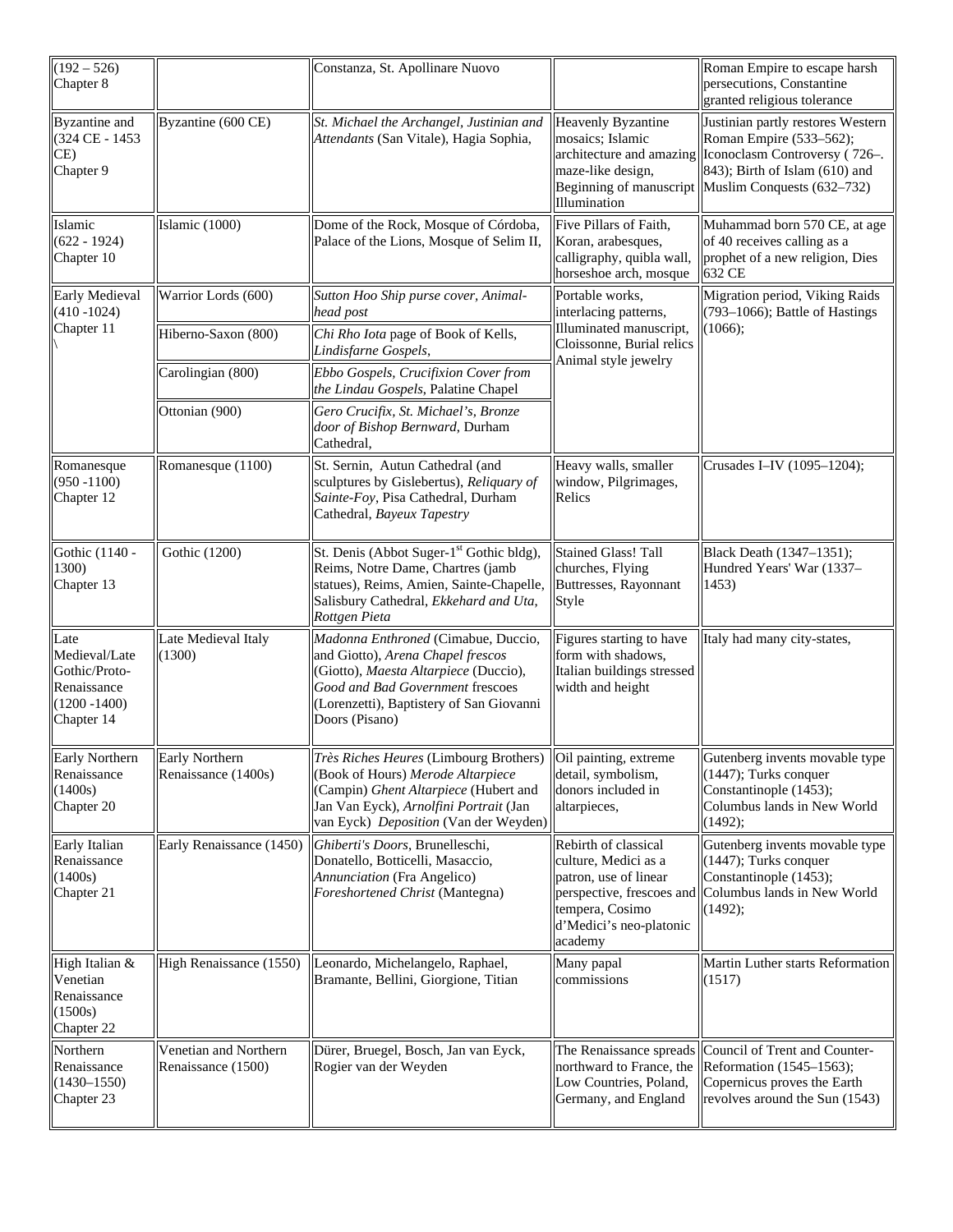| Mannerism<br>$(1527 - 1580)$<br>Chapter 23                                             | Mannerism (1550)                                                                   | Last Supper (Tintoretto), El Greco,<br>Entombment of Christ (Pontormo,<br>Madonna with the Long Neck<br>(Parmigianino), Bronzino, Cellini | elongated and twisted<br>bodies,                                                                             | Art that breaks the rules;   Magellan circumnavigates the<br>globe (1520-1522)                                                                                     |
|----------------------------------------------------------------------------------------|------------------------------------------------------------------------------------|-------------------------------------------------------------------------------------------------------------------------------------------|--------------------------------------------------------------------------------------------------------------|--------------------------------------------------------------------------------------------------------------------------------------------------------------------|
| Italian Baroque<br>$(1600 - 1750)$                                                     | Baroque (1650)                                                                     | Rubens, Caravaggio, Bernini,<br>Gentileschi, Palace of Versailles<br>Velazquez (Spain)                                                    | Splendor, art as a<br>weapon in the religious<br>wars                                                        | Thirty Years' War between<br>Catholics and Protestants (1618-<br>1648), Counter-Reformation in                                                                     |
| Dutch Baroque<br>Chapter 25<br>(1600s)                                                 |                                                                                    | Still-Life(Claesz) Genre (Vermeer),<br>Portraits (Hals and Rembrandt)<br>Landscapes                                                       | Still-lifes, genre<br>paintings, portraits, and<br>landscapes                                                | Italy                                                                                                                                                              |
| Rococo (1700s)<br>Chapter 26                                                           | Rococo (1700s)                                                                     | Pilgrimage to Cythera (Watteau), The<br>Swing (Fragonard), Cuvilles's Hall of<br><b>Mirrors</b>                                           | Highly decorative,<br>'frilly" posh Louis XIV                                                                | Louis XIV in France                                                                                                                                                |
| Neoclassical<br>$(1750 - 1850)$<br>Chapter 26                                          | Neoclassical (1800)                                                                | David, Ingres, Kauffmann, West, Vigee-<br>Lebrun, Chiswick House (Boyle & Kent),<br>Monticello (Jefferson)                                | Art that recaptures<br>Greco-Roman grace and<br>grandeur                                                     | Enlightenment (18th century);<br>Industrial Revolution (1760-<br>1850)                                                                                             |
|                                                                                        |                                                                                    | English: Gainsborough, Reynolds,<br>Hogarth (Marriage a la mode series,<br>satire)                                                        | <b>Grand Manner</b><br>portraiture                                                                           |                                                                                                                                                                    |
| Romanticism<br>$(1780 - 1850)$<br>Chapter 27                                           | Romanticism (1800)                                                                 | Friedrich, Constable, Goya, Cole,<br>Gericault, Delacroix, Turner,                                                                        | The triumph of<br>imagination and<br>individuality                                                           | American Revolution (1775-<br>1783); French Revolution (1789-<br>1799); Napoleon crowned<br>emperor of France (1803)                                               |
| Realism (1848-<br>1900)<br>Chapter 27                                                  | Realism (1860)                                                                     | Courbet, Daumier, Millet                                                                                                                  | Celebrating working<br>class and peasants; en<br>plein air rustic painting                                   | European democratic revolutions<br>of 1848                                                                                                                         |
| Photography<br>(1850)                                                                  | Photography (1850)                                                                 | The Gross Clinic (Eakins), A Harvest of<br>Death (O'Sullivan), Horse Galloping<br>(Muybridge)                                             | daguerreotype, calotype,                                                                                     |                                                                                                                                                                    |
| Arts & Crafts,<br>Art Nouveau<br>(1900)                                                | Arts & Crafts (England),<br>Art Nouveau<br>(Paris)(1900)                           | Casa Mila                                                                                                                                 | natural forms, repeated<br>designs of floral and<br>geometric patterns                                       |                                                                                                                                                                    |
| Impressionism<br>$(1865 - 1885)$<br>Chapter 28                                         | Impressionism (1865-<br>1885)                                                      | Monet, Manet, Renoir, Pissarro, Cassatt,<br>Morisot, Degas                                                                                | Capturing fleeting<br>effects of natural light                                                               | Franco-Prussian War (1870-<br>1871); Unification of Germany<br>(1871)                                                                                              |
| Post-<br>Impressionism<br>$(1885 - 1910)$<br>Chapter 28                                | Post-Impressionism<br>(1900)                                                       | Van Gogh, Gauguin, Cézanne, Seurat                                                                                                        | A soft revolt against<br>Impressionism                                                                       | Belle Époque (late-19th-century<br>Golden Age); Japan defeats<br>Russia (1905)                                                                                     |
| Fauvism and<br>Expressionism<br>$(1900 - 1935)$<br>Chapter 29                          | Fauvism and<br>Expressionism (1910)                                                | Matisse, Kirchner, Kandinsky, Marc                                                                                                        | Harsh colors and flat<br>surfaces (Fauvism);<br>emotion distorting form                                      | Boxer Rebellion in China (1900);<br>World War (1914-1918)                                                                                                          |
| Cubism,<br>Futurism,<br>Supremativism,<br>De Stijl (1905-<br>1920)<br>Chapter 29       | Cubism, Futurism,<br>Supremativism,<br>Constructivism, De Stijl<br>$(1905 - 1920)$ | Picasso, Braque, Boccioni, Malevich,<br>Mondrian                                                                                          | Pre- and Post-World<br>War 1 art experiments:<br>new forms to express<br>modern life                         | Russian Revolution (1917);<br>American women franchised<br>(1920)                                                                                                  |
| Dada and<br>Surrealism<br>$(1917 - 1950)$<br>Chapter 29                                | Dada (1920) and<br>Surrealism (1930)                                               | Duchamp, Dalí, Ernst, Magritte, Kahlo                                                                                                     | Ridiculous art; painting<br>dreams and exploring<br>the unconscious, ready-<br>mades                         | Disillusionment after World War<br>I; The Great Depression (1929–<br>1938); World War II (1939-<br>1945) and Nazi horrors; atomic<br>bombs dropped on Japan (1945) |
| Abstract<br>Expressionism<br>$(1940s - 1950s)$<br>and Pop Art<br>(1960s)<br>Chapter 30 | <b>Abstract Expressionism</b><br>(1945) and Pop Art<br>(1960s)                     | Pollock, de Kooning, Rothko, Warhol,<br>Lichtenstein                                                                                      | Post-World War II: pure<br>abstraction and<br>expression without form;<br>popular art absorbs<br>consumerism | Cold War and Vietnam War<br>(U.S. enters 1965); U.S.S.R.<br>suppresses Hungarian revolt<br>(1956) Czechoslovakian revolt<br>(1968)                                 |
| Postmodernism                                                                          | Postmodernism and                                                                  | Cindy Sherman, Christo and Jeanne-                                                                                                        | Art without a center and                                                                                     | Nuclear freeze movement; Cold                                                                                                                                      |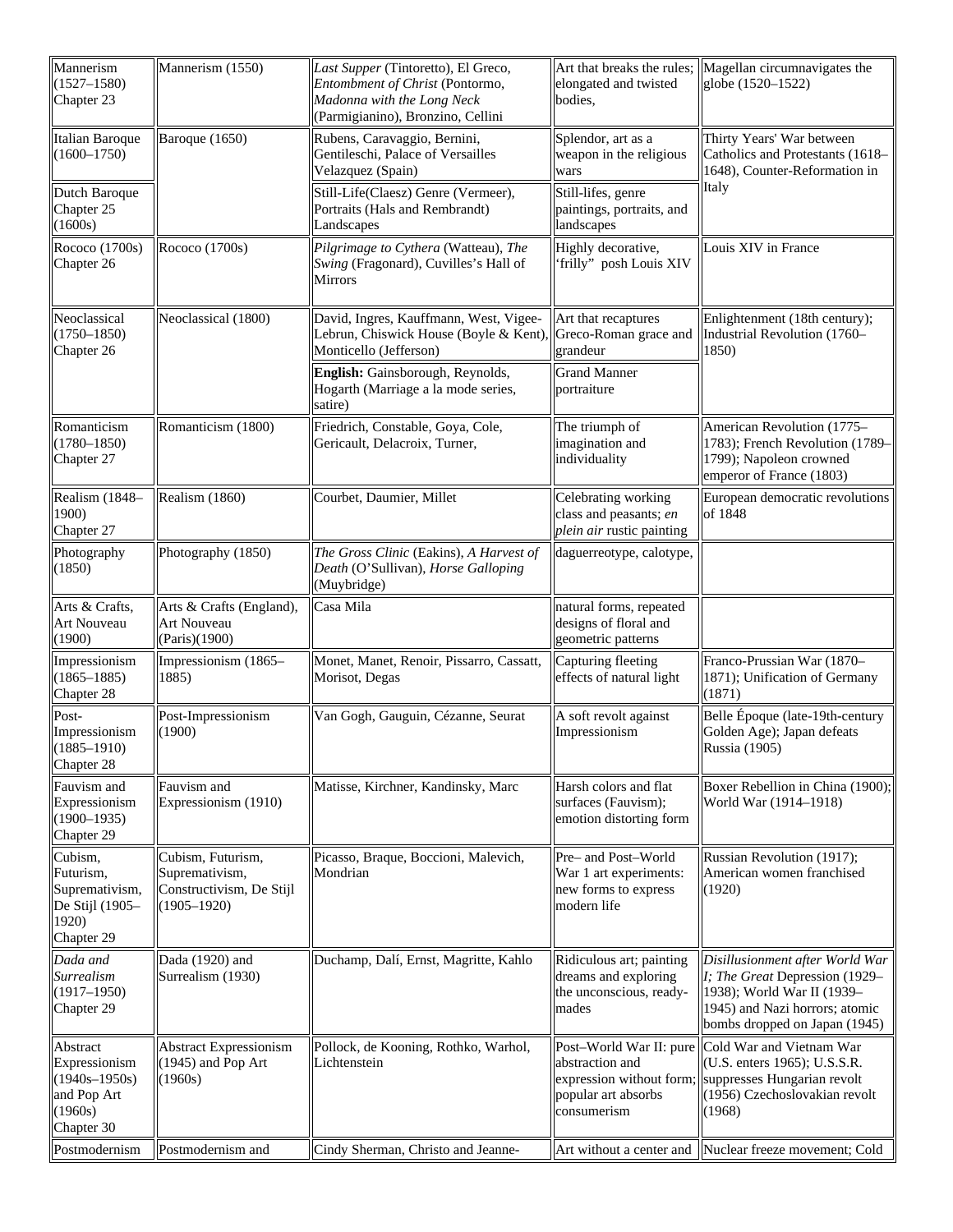| land                            | Deconstructivism (1970– Claude, Kiefer, Frank Gehry, | <b>The Treat Setupe Setupe</b> Inter- | War fizzles; Communism          |
|---------------------------------|------------------------------------------------------|---------------------------------------|---------------------------------|
| Deconstructivism <sup>(1)</sup> |                                                      | <b>past styles</b>                    | collapses in Eastern Europe and |
| $(1970 -$                       |                                                      |                                       | $\text{IU.S.S.R.}$ (1989–1991)  |
| Chapter 31                      |                                                      |                                       |                                 |

#### **Modern Art Movements**

- 1. **Symbolists**: de Chavannes, Moreau, Redon, Rousseau
- 2. **Art Nouveau**: Horta, Beadsley, Gaudi

### **Abstraction: (Art About "Ideas")**

- 3. **Analytical Cubism**: Picasso, Brauqe
- 4. **Synthetic Cubism**: Picasso, Braque
- 5. **Orphism**: Delauneay
- 6. **American (2nd Gen**.**) Cubist**: Hartley, Davis, Douglas
- 7. **Futurism**: Balla, Boccioni, Severini

### **Expressionism: (Art about "Feelings")**

- 8. **Vienna Successionists**: Klimt, Schiele
- 9. **Fauvism**: Matisse, Derain
- 10. **Die Brucke**: Kirshner, Nolde
- 11. **Der Blaude Reiter**: Krandinsky, Marc
- 12. **Neue Sachlichkeit/New Objectivity**: Gros, Beckmann, Dix, Kollwitz

### **Art about "Ideas":**

- 13. **Dada:** Arp, Duchamp
- 14. **Surrealism:** de Chirico, Ernst, Dali, Magritte, Oppenheim
- 15. **American Regionalism**: Wood, Lawrence, Hopper
- 16. **Mexican Muralists:** Orozco, Rivera
- 17. **Constructivism/ Supermatism**: Malevich, Gabo
- 18. **Purism:** Le Corbusier, Leger
- 19. **DeStijl:** Mondrian, Rietveld
- 20. **Bauhaus:** Gropius, Meis van der Rohe
- 21. **International Style Architecture**: le Corbusier
- 22. **Prairie Style:** Frank Lloyd Wright
- 23. **Organic Sculpture:** Brancusi, Moore

### **A Return to Expressionist Sensibilities:**

- 24. **Post War European Espressionism:** Bacon, Giacometti
- 25. **Abstract Exoressionism:** Polluck, De Kooning, Klein, Rothko

### **A Return to Formalism:**

- 26. **Color Field:** Newman, Rothko, Frankenthaler, Louis
- 27. **Hard Edge:** Kelly, (early) Stella
- 28. **Minimalism:** Judd, Tony Smith
- 29. **Assemblage/ Neo Dada:** Rauschenberg, Johns
- 30. **Pop Art:** Lichtenstein, Warhol, Oldenburg
- 31. **American Women Sculptors:** Nevelson, Bourgeois, Hesse
- 32. **Performance Art:** Tanguely, Beuys
- 33. **Conceptual Art:** Kosuth, Nauman, Beuys
- 34. **Super Realism:** Close, Hanson
- 35. **Earth Art:** Smithson, Christo, Heizer
- 36. **Neo Expressionism:** Schnabel, Kiefer, Susan Rothenburg
- 37. **Feminist Art:** Chicago, Sherman, Kruger, Wilke, Holzer, Lorna Simpson, Kara Walker